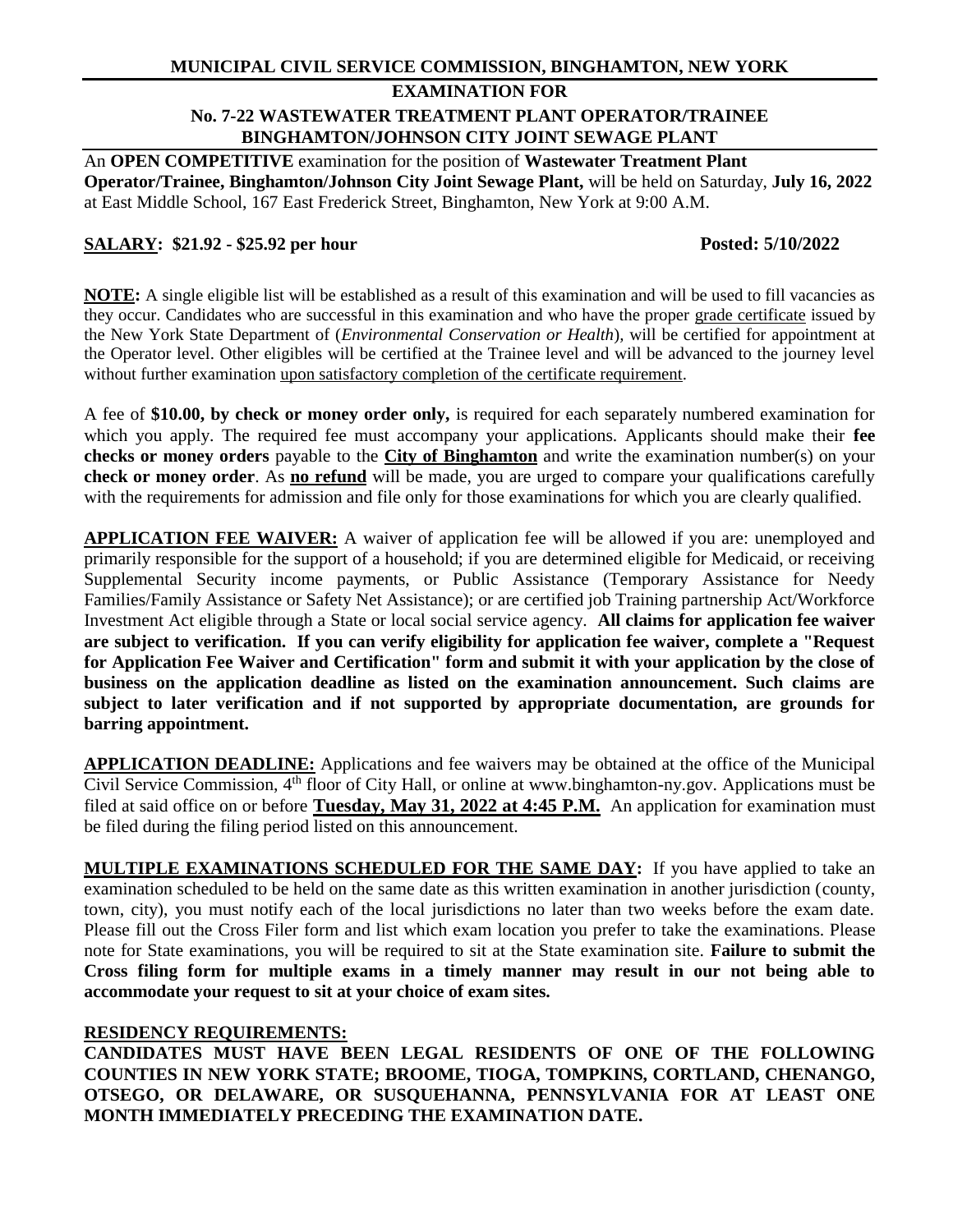# **CANDIDATES MUST MEET THE FOLLOWING REQUIREMENTS ON OR BEFORE THE DATE OF THE WRITTEN EXAMINATION.**

# **MINIMUM QUALIFICATIONS:**

Graduation from High School or possession of a High School GED

#### **SPECIAL REQUIRMENTS:**

Possession of a New York State Driver's License is required at time of appointment and maintain the license during the entire length of appointment.

**DUTIES:** This work involves responsibility for undergoing on the job training to become qualified as a Wastewater Treatment Plant Grade 1 Operator**.** The incumbent in this class assists in the operation and maintenance of a Type 4 wastewater treatment plant. Work is performed under the supervision of a licensed Wastewater Treatment Plant Operator or Mechanic. Supervision is generally not exercised in this class. The term of appointment is limited to 12 months, during which time employees in this class are required to satisfactorily complete training, experience and testing requirements of the New York State Sanitary Code for a Grade 1 Wastewater Treatment Plant Operator license. Must obtain and maintain operator license or certificate as required.

**Subject of Examination:** A written test designed to evaluate knowledge, skills and /or abilities in the following areas:

**1. MECHANICAL APTITUDE**: These questions test your ability to identify and understand how basic mechanical instruments such as motors and gears work.

**2. SAFETY PRACTICES**: These questions test your knowledge of basic safety practices.

**3. TOOLS AND READING OF SCALES AND GAUGES**: These questions test your ability to recognize or identify basic tools and their common uses and to make accurate readings of various types of dials, scales and gauges.

**4. ELEMENTARY CHEMISTRY AND GENERAL SCIENCE**: These questions test your knowledge of basic processes and concepts in chemistry and general science.

**5. UNDERSTANDING AND INTERPRETING WRITTEN MATERIAL**: These questions test how well you comprehend written material.

**6. BASIC MATHEMATICS**: These questions test your ability to use addition, subtraction, multiplication and division to solve basic arithmetic problems that might be encountered in water and wastewater treatment plant operations. Questions may also involve the use of fractions, decimals, averages, and percents.

The New York State Department of Civil Service has published a test guide intended for candidate preparation use for this particular examination. This test guide contains important test-related information as well as sample test questions similar to the questions that will be used in this written test. A Guide for the Written Test is available at the New York State website at: [https://www.cs.ny.gov/testing/testguides.cfm.](https://www.cs.ny.gov/testing/testguides.cfm)

**Use of calculators is RECOMMENDED for this exam.** You are permitted to use quiet, hand-held, solar or battery-powered calculators. Devices with typewriter keyboards, "Spell Checkers", "Personal Digital Assistants", "Address Books", "Language Translators", "Dictionaries" or any similar devices are prohibited. You **may not** bring books or other reference materials to the examination.

**VETERAN CREDITS:** Veterans or disabled veterans who are eligible for additional credit must submit an application for veteran's credit with their application for examination or at any time between the dates of their application for examination and the date of the establishment of the resulting eligible *list.* Applications for veteran's credit are available from this office. Veteran's credits can only be added to a passing score on the examination.